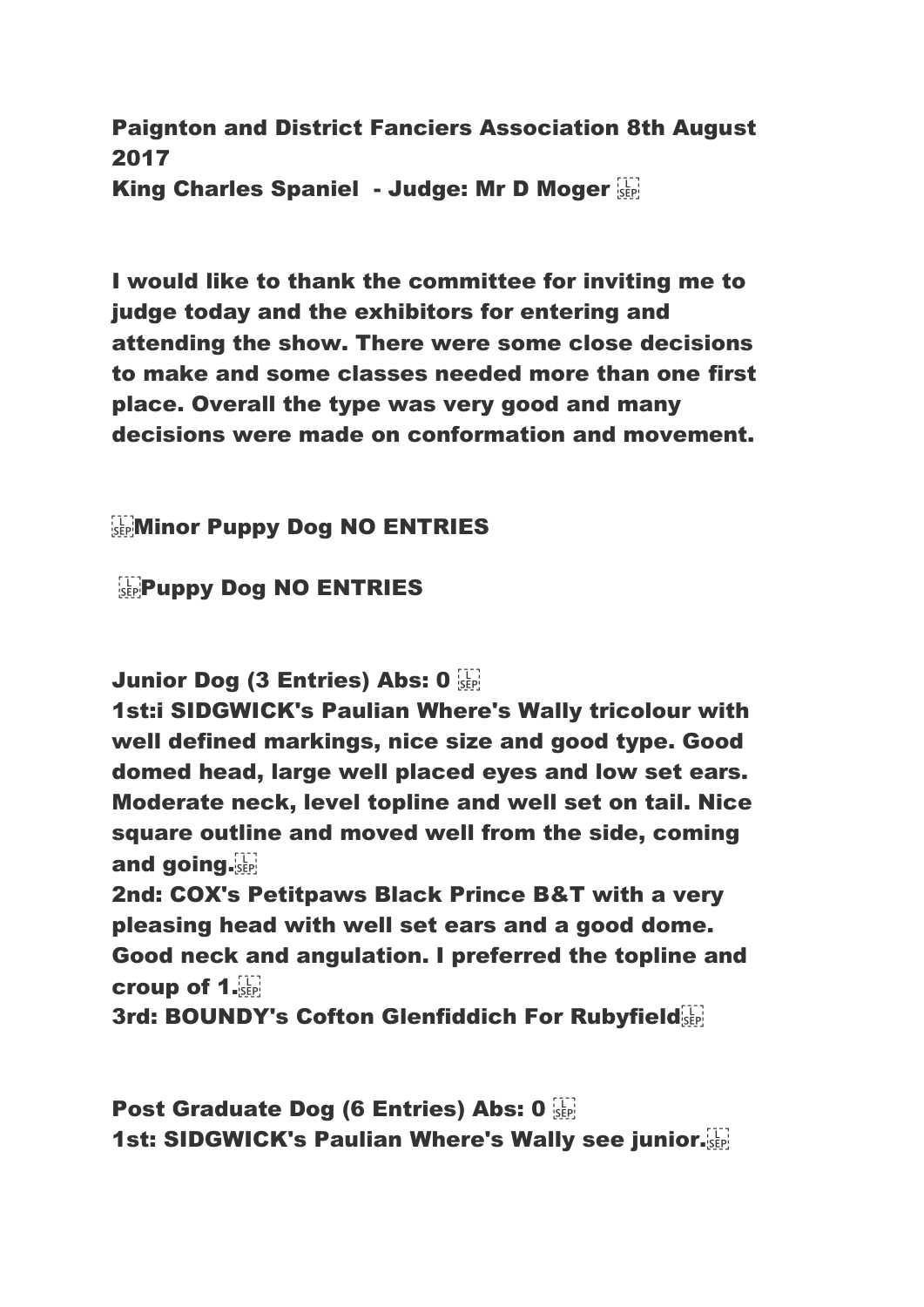2nd: COX's Petitpaws Black Knight B&T with good domed head and large dark eyes. Correct shape with good topline and croup. Pleasing movement from all directions.

3rd: MELVILLE's Amantra Chorale

Res: PORTINGALE's Jacrianna King's Ransome VHC: AUSTIN's Dragonheart Winter Morning

Limit Dog (8 Entries) Abs: 2

1st: JACKSON's Amantra Treasury Blenheim with a lovely head and expression. A moderate dome, large eyes and low set ears correctly in line. Lovely square shape with good angulation both ends. Moved with good parallel legs coming and going and glided round the ring presenting a lovely outline. I was pleased to award this boy the CC.

2nd: PASCOE's Cavella Cookie Of Cwmtirion Tricolour with a pleasing head and nice expression. Head with a good dome, large eyes, low set ears nicely in line. Square outline and mover with good topline and correct tail set.

3rd: AUSTIN's Dragonheart Of Winter Res: MELVILLE's Amantra Tiberius VHC: PEARCE's Carleeto Le Troubadour Under Ozzymoon

**CODEN Dog (6 Entries) Abs: 3** 

**11.1st: HUNTER's Maynorth Shades Of Heaven At** Hooebarton up to size ruby a bit wayward when showing but he enjoyed himself. Nice correct head. Good angulation both ends and moved well when he concentrated. Top item, what a wonderful colour. Was pleased to award him reserve cc.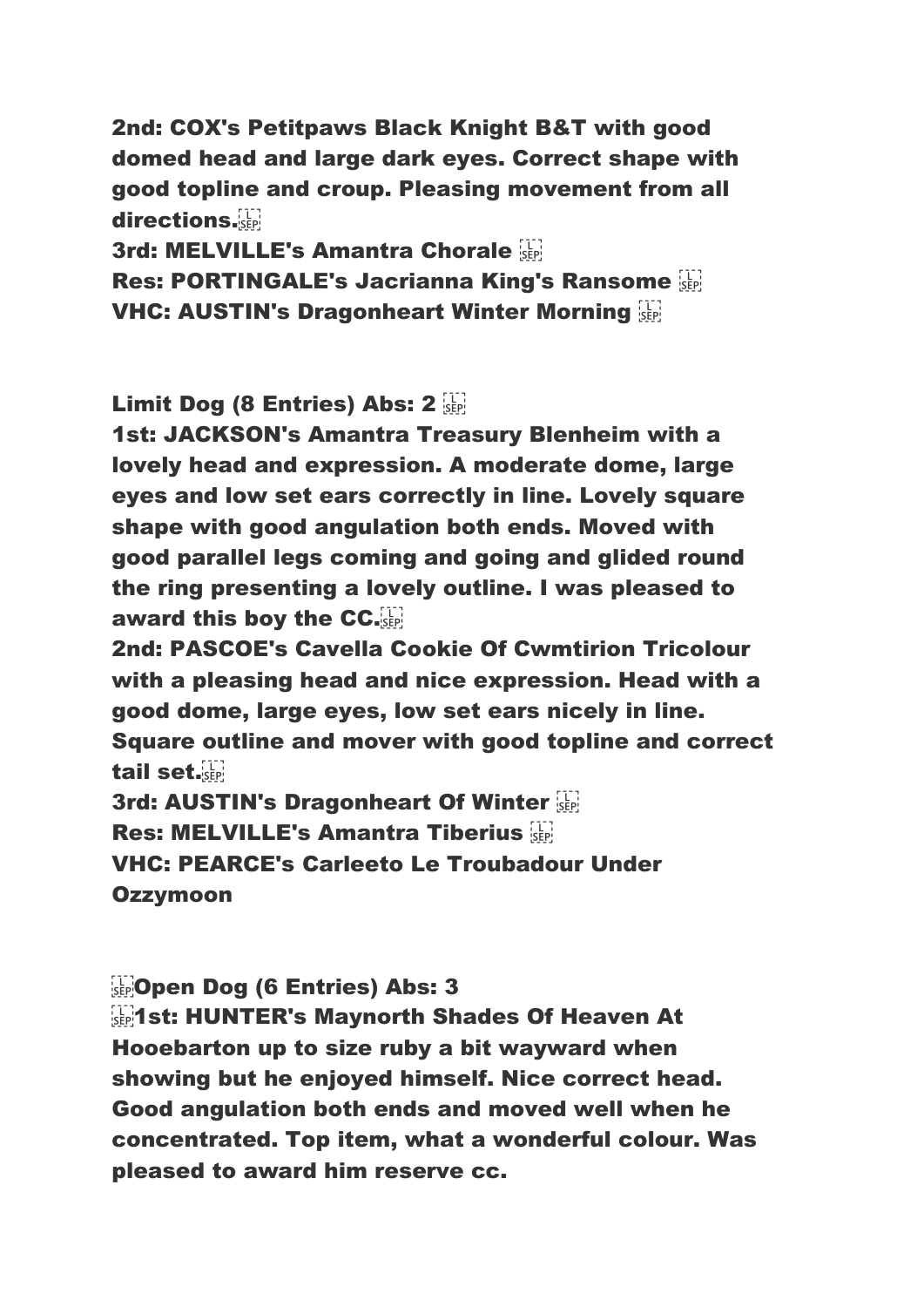**Example: MILLER's Ch Amantra Regius Of Feorlig Sh.CM** best shape and movement in the class. Good head for a Blenheim and correct outline with good angulation both ends. Shame he was in a mood and would not let me touch him. I hope it was just me and he gets over it. 3rd: BAKER's & HOENDERKEN's Ch Cofton A Team **Daydream** 

Minor Puppy Bitch (2 Entries) Abs: 0 1st: BOWLES-ROBINSON's Baldragon Hold That Thought Blenheim with a correct head and a seriously good neck. Nice square outline, good topline and moved with confidence. Nice parallel rear end. I was pleased to award her best puppy in breed. 2nd: BAKER's Cofton Dusty Blue **Company** Criticolour with a very correct head, good neck and nice low ears. Correct outline, square with good angulation front and back and moved elegantly round the ring.

Puppy Bitch (2 Entries) Abs: 0 **Example 1st: BOWLES-ROBINSON's Baldragon Hold That** Thought see minor puppy.

**2nd: AUSTIN & BAKER's Cofton Dancing Though Life** tricolour with a very correct head and a good neck. Nice outline and angulation making it good to watch on the move.

 Junior Bitch (4 Entries) Abs: 1 **1921 St: COX's Petitpaws Black Pearl B&T beautiful head.** Good done large eyes low set ears and a lovely neck.lovely shape especially on the move round the ring.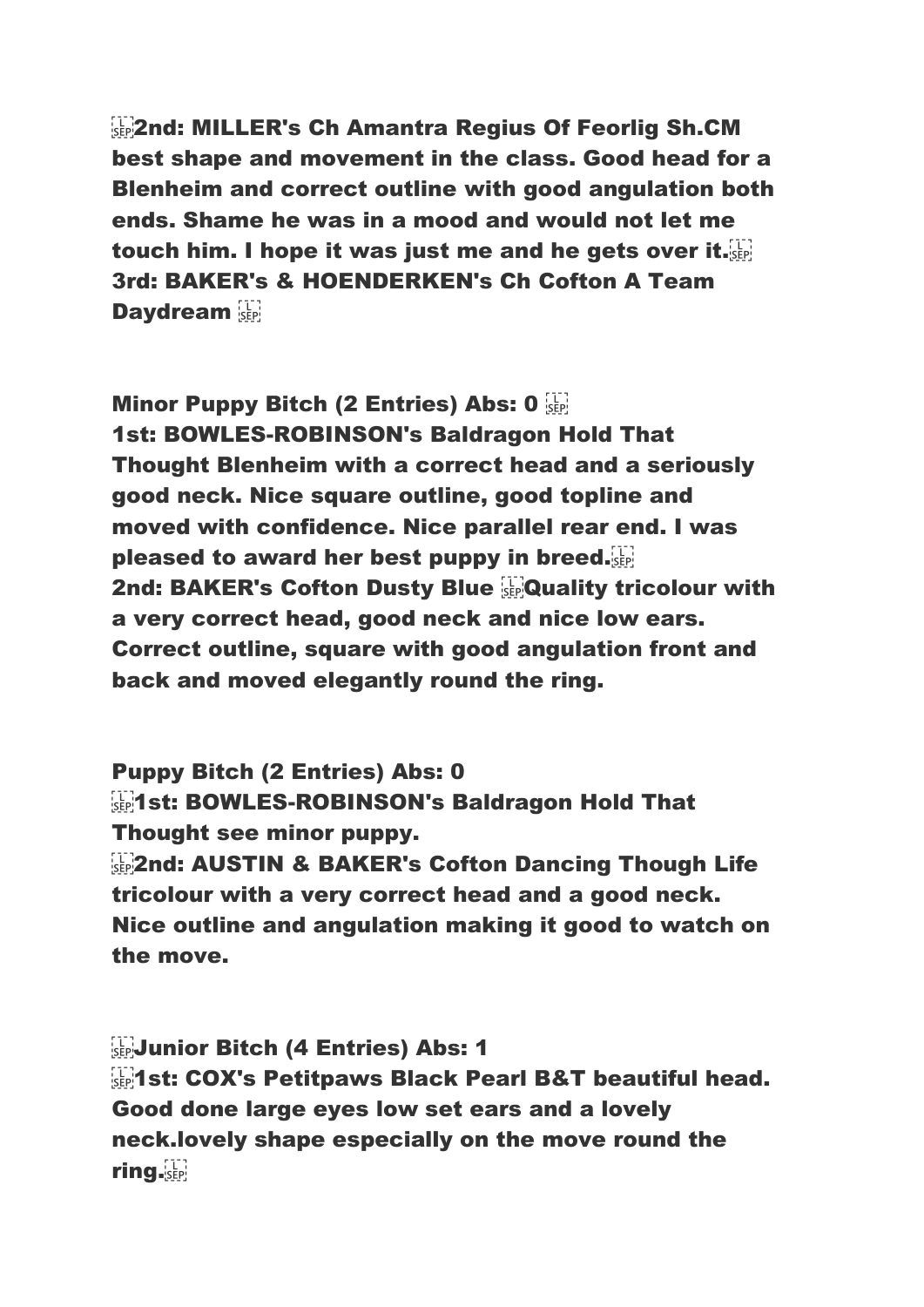2nd: AUSTIN & BAKER's Cofton Dancing Though Life see puppy. 3rd: CHAMPION & HARVEY's Lankcombe Clara Bow

Post Graduate Bitch (7 Entries) Abs: 1 1st: BAKER's Cofton Fairy Tale Tricolour with a lovely temperament and an excellent neck. Nice head with pleasant expression. Made well and moved with elegance. I was pleased to award her the reserve cc. 2nd: JACKSON's Amantra Truffle Blenheim also very nice, pushed hard for first place. A little less dome than the other colours but low ears and large eyes. Correct shape and angulation so moved well as expected. 3rd: STONE's Maynorth Look of Love Res: WILLIAMS's Kasamanda My Serendipity **ETRO VHC: DIX's Beewye Penelope Pitstop SEPI** 

Limit Bitch (4 Entries) Abs: 0

1st: AUSTIN's Baldragon May Bea Baby an older tricolour, showed her experience with her lovely movement snd super outgoing temperament. On the day I wrote 'full of beans'.

2nd: GOODWIN's Lanola Mademoiselle JW tricolour, nice size with a lovely head. High dome large dark eyes, low set ears and a good reach of neck. Quite a good shape and moved adequately.

**SEP3rd: WILLIAMS's Tovarich Truly Fair For Kasamanda** 

 $\sum_{i \in P}$ 

Open Bitch (3 Entries) Abs: 0

1st: BOWLES-ROBINSN's Ch Baldragon She Demands JW tricolour, lovely type and temperament everything about the head was correct and a super reach of neck.